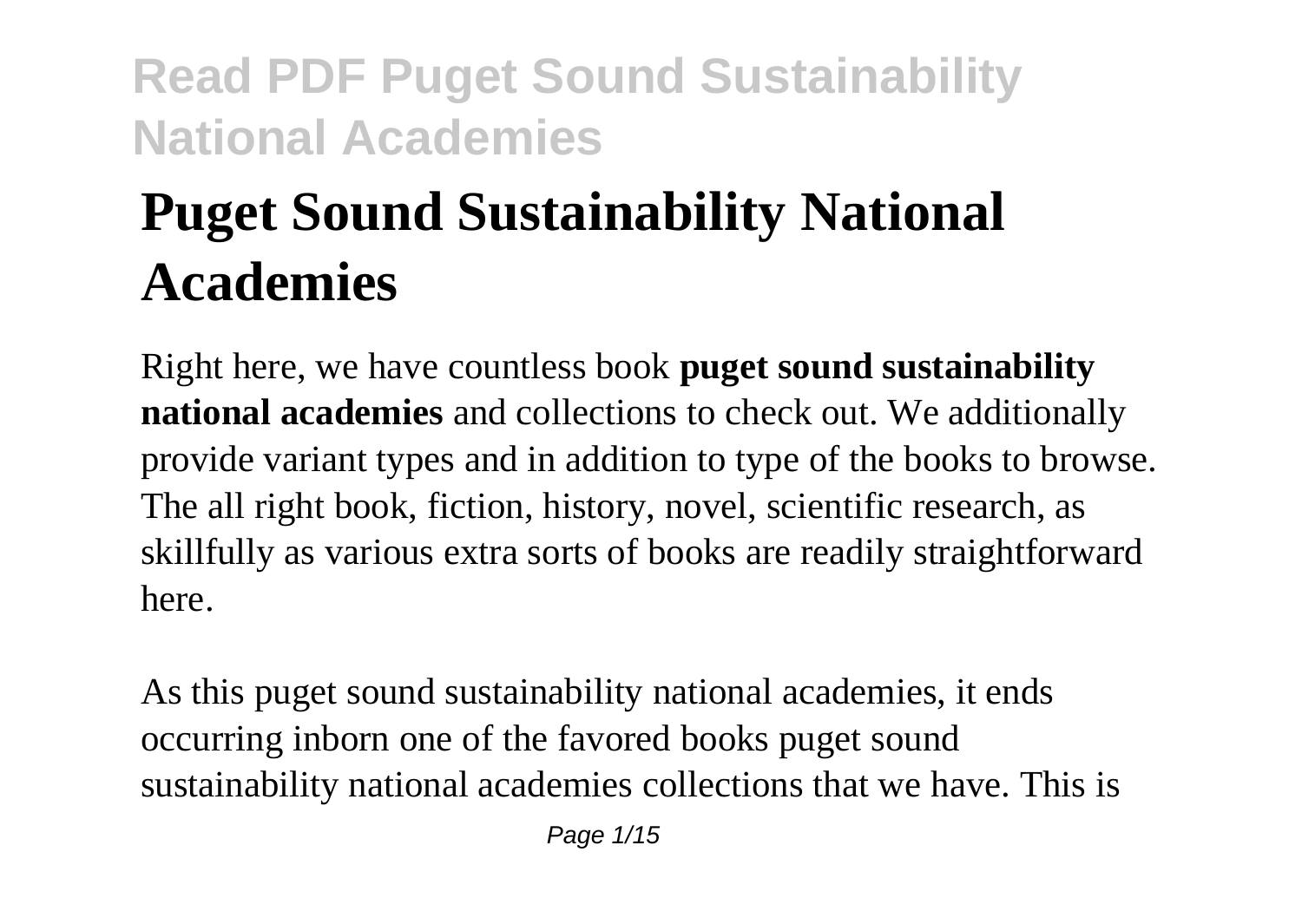why you remain in the best website to see the incredible ebook to have.

*Students for a Sustainable Campus - Across Campus - University of Puget Sound*

VHA iEX Day 2 - Main StageSquid Fishing at night Puget Sound WA **Sustainability On Campus: Episode 3** Trouble in Tacoma! (An intoxicated, unconscious man wakes up and fights with EMT's and police) *Catching Dungeness Crab in Puget Sound*

LIVE: WA OER Highlights | Science Resources \u0026 WA state History Requirements during COVID-19

Welcome To The Puget Sound District Fellowship Service! Ecology and Sovereignty: Native and Indigenous Perspectives Transcending Boundaries | The New School Paula Carlson: Importance of Public Page 2/15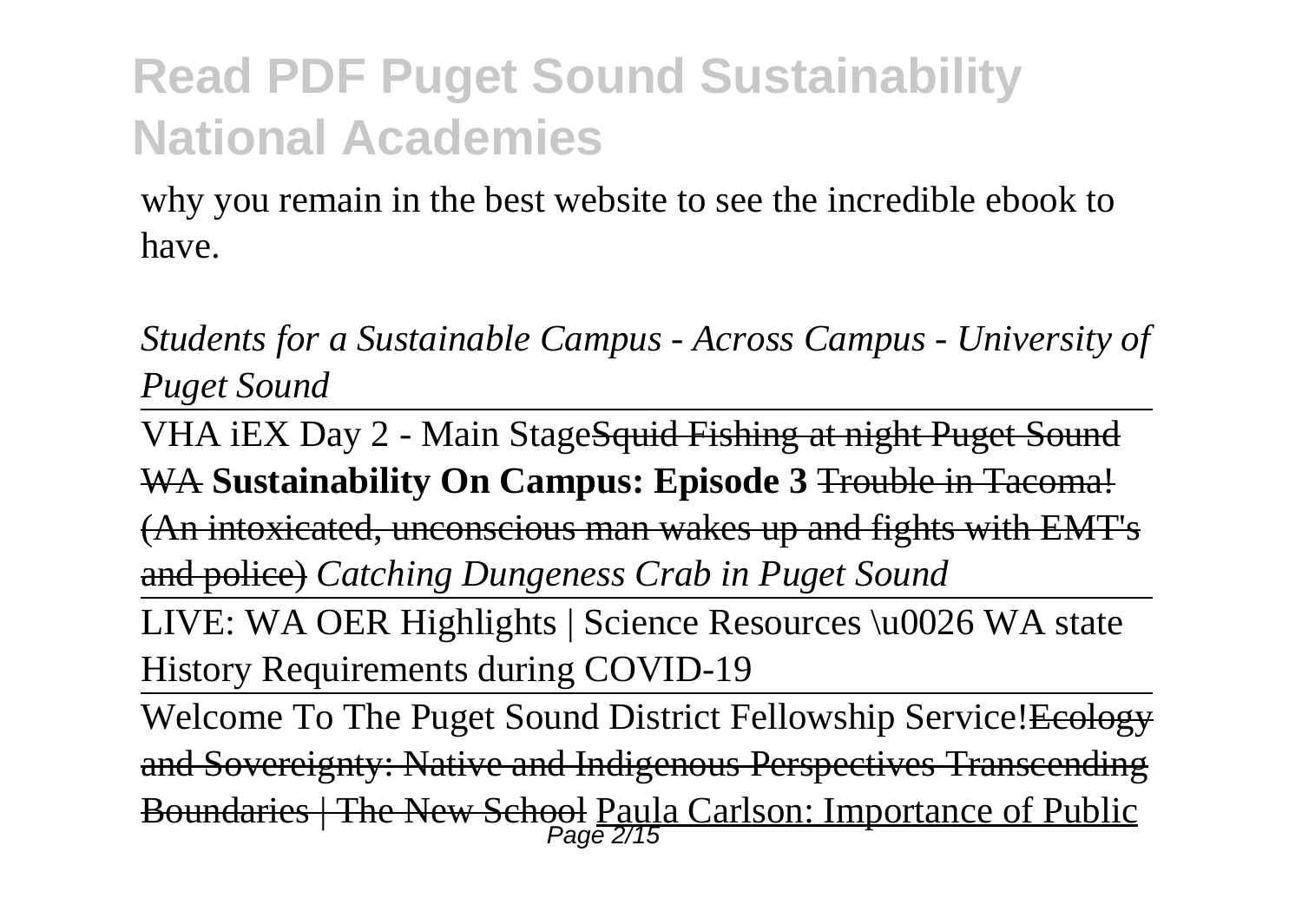Aquariums and Aquatic Science Education | MACNA 2018 The microbiology of the nitrogen economy*Sustainable Happiness: Live Simply, Live Well, Make a Difference | Sarah van Gelder of YES! Magazine Bill Gates: How to Narrow the Gap of Inequality 10 Environmental science careers you should know about (\u0026 salaries!)* What is Environmental Engineering?

Taxation of Dividend Income VS Wages ?|Dividend Income Taxes What do Environmental Engineers do? UMBC\_CBEEHumans and the Environment | Essentials of Environmental Science Dr. David Montgomery - The Hidden Half of Nature: Microbial Roots of Life \u0026 Health **Occupational Video - Environmental Engineer** Marielle Thillet: Environmental Engineer OceanMOOC | 4.1| Marine Food Chains *Environmental Education and Indigenous Knowledge* Taking a Beating - Water over the bow! (Sailing from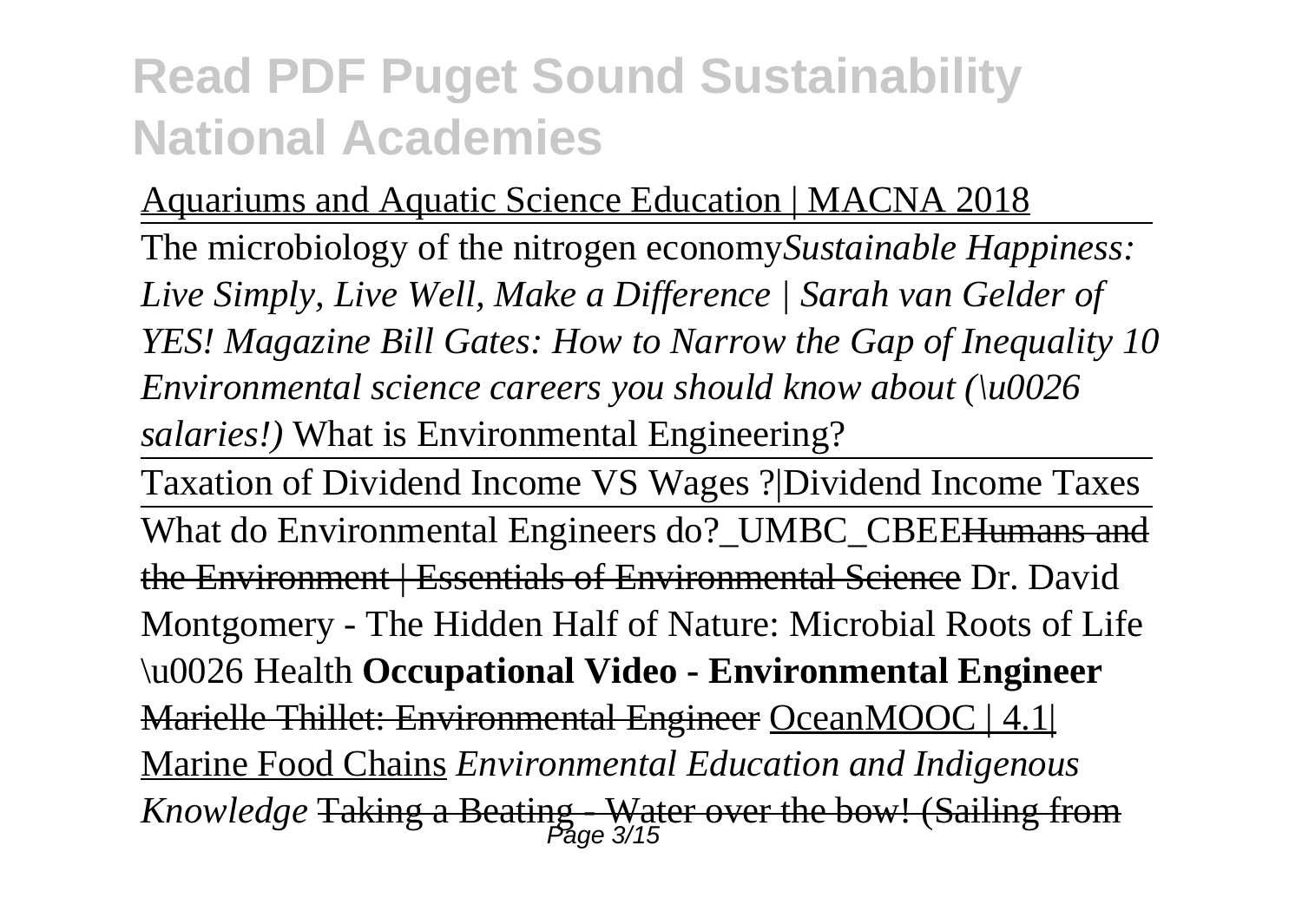Poulsbo to Tacoma Wa) Pioneers in Educational Globe-trotting: Stanford Travel/Study at 50 *Charles Mann - The Epic Battle Between Technologists and Naturalists Trying to Stop Climate Change* COP-20: Coastal Climate Services - Blue Carbon and Green Infrastructure Citizen Science in Libraries | Midday at the Oasis (Apr. 4, 2018) *Unit 1 Lecture 4 - Solving Environmental Problems* Climate Impacts in Puget Sound: Is the Marine Food Web Hangin by a Thread? *Puget Sound Sustainability National Academies*

for a Sustainable Puget Sound. 3. The Painful Cost of Booming Growth (Seattle Times M ay 11, 2008) Photo courtesy of Steve Ringman -Seattle Times May 11, 2008. Floodplains. Nine Species listed in Puget Sound under ESA since 1990 2007 Puget Sound Chinook Salmon Recovery Plan documented habitatloss Page 4/15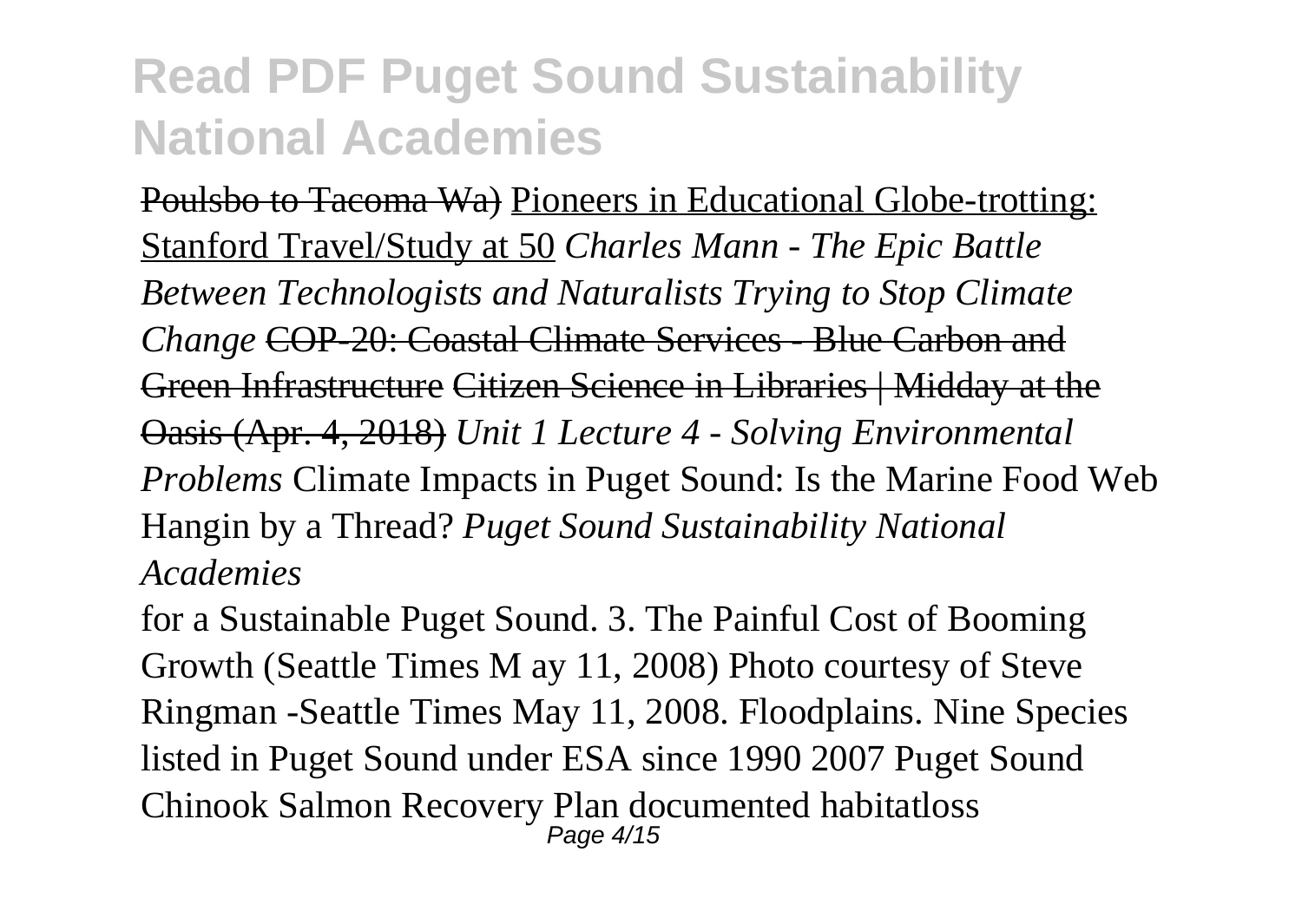*Puget Sound Sustainability - sites.nationalacademies.org* Puget Sound Sustainability National Academies Author: dc-75c7d428c907.tecadmin.net-2020-10-20T00:00:00+00:01 Subject: Puget Sound Sustainability National Academies Keywords: puget, sound, sustainability, national, academies Created Date: 10/20/2020 1:45:05 AM

*Puget Sound Sustainability National Academies* Puget Sound Sustainability National Academies materials: presentations, textbooks, popular reading, and much more, all organized by topic. Scribd is one of the web's largest sources of published content, with literally millions of documents published every month. Puget Sound Sustainability National Academies for a Page 5/15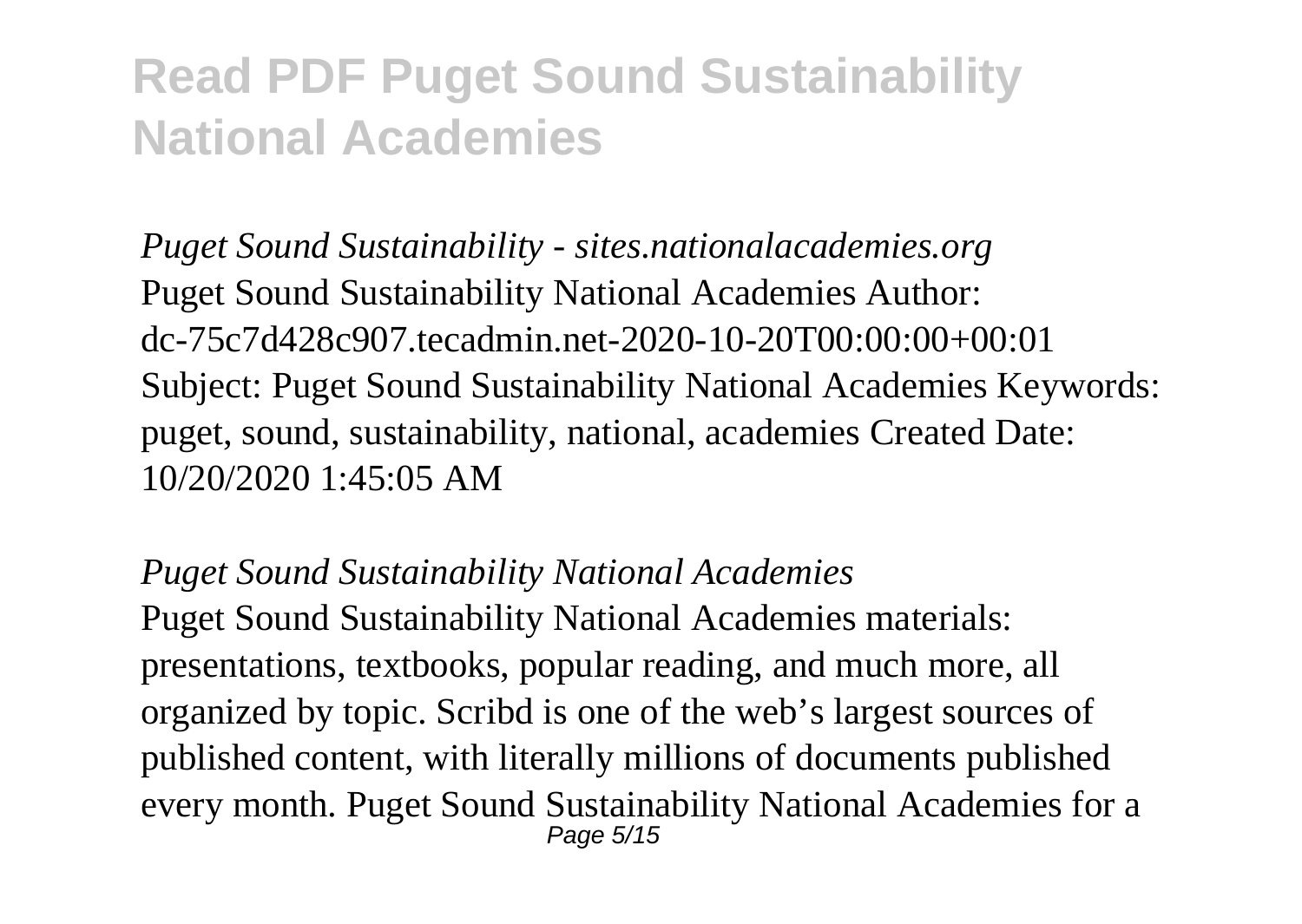Sustainable Puget Sound. 3 ...

*Puget Sound Sustainability National Academies* Resilient America and the Puget Sound Regional Council (PSRC) workedtogether to better understand and address future climate impacts in the Central Puget Sound Region, and to help local decision makers identify and integrate actions to build climate resilience into current plans and efforts. Leading up to this knowledge exchange, the Roundtable facilitated a survey of local jurisdictions ...

*Puget Sound Knowledge Exchange | National Academies* Puget Sound Sustainability National Academies Getting the books puget sound sustainability national academies now is not type of Page 6/15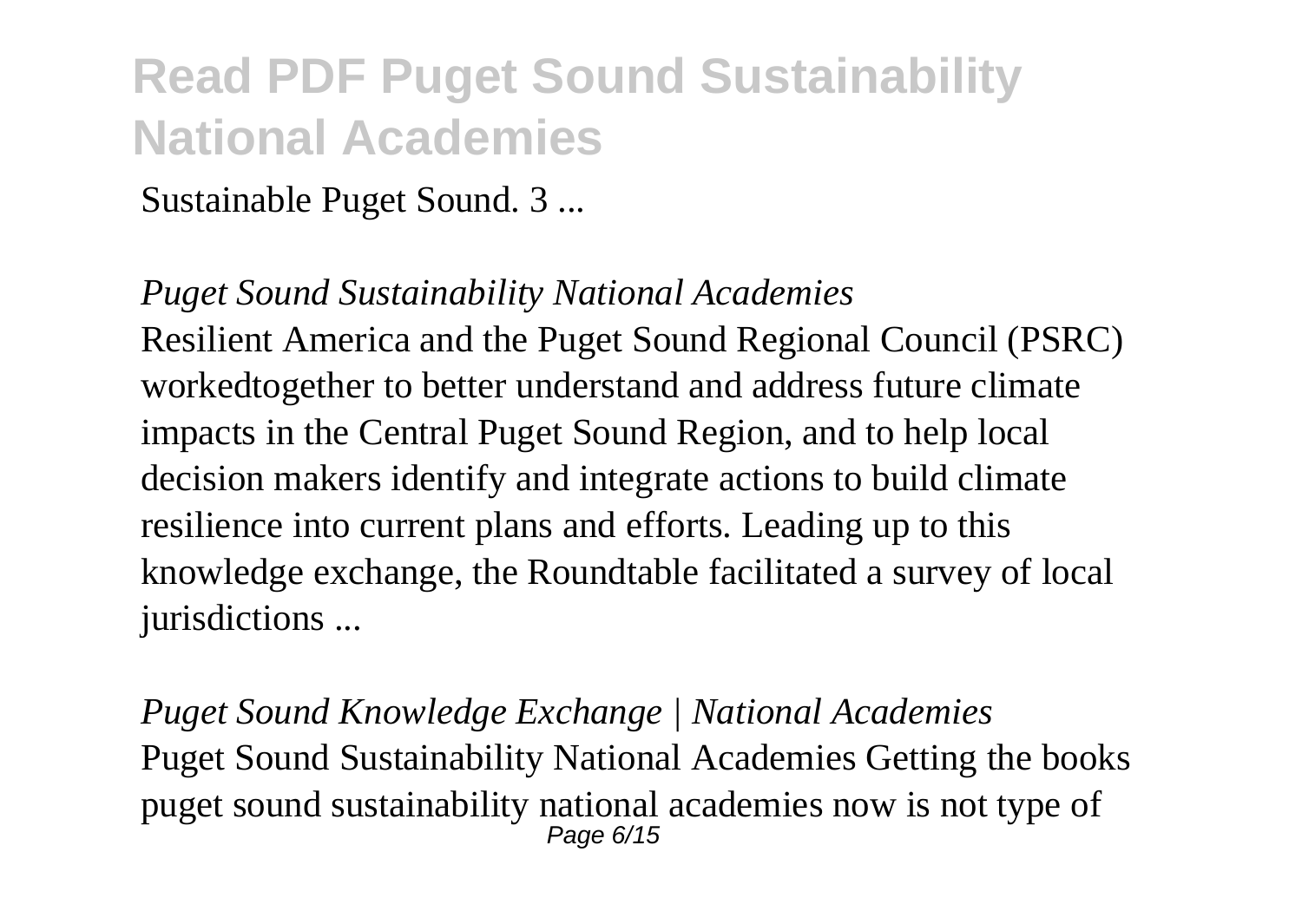inspiring means. You could not lonely going bearing in mind books hoard or library or borrowing from your connections to admittance them. This is an entirely easy means to specifically acquire lead by on-line. This ...

#### *Puget Sound Sustainability National Academies*

Sustainability at Puget Sound. University of Puget Sound integrates a sustainable agenda into the everyday lives of the students, staff members, and faculty members belonging to the campus community. Individuals can have a great impact when they reorient their daily habits to revolve around more cyclical and environmentally aware practices. Loggers Live Green is the symbol of the university's continuing commitment to sustainability.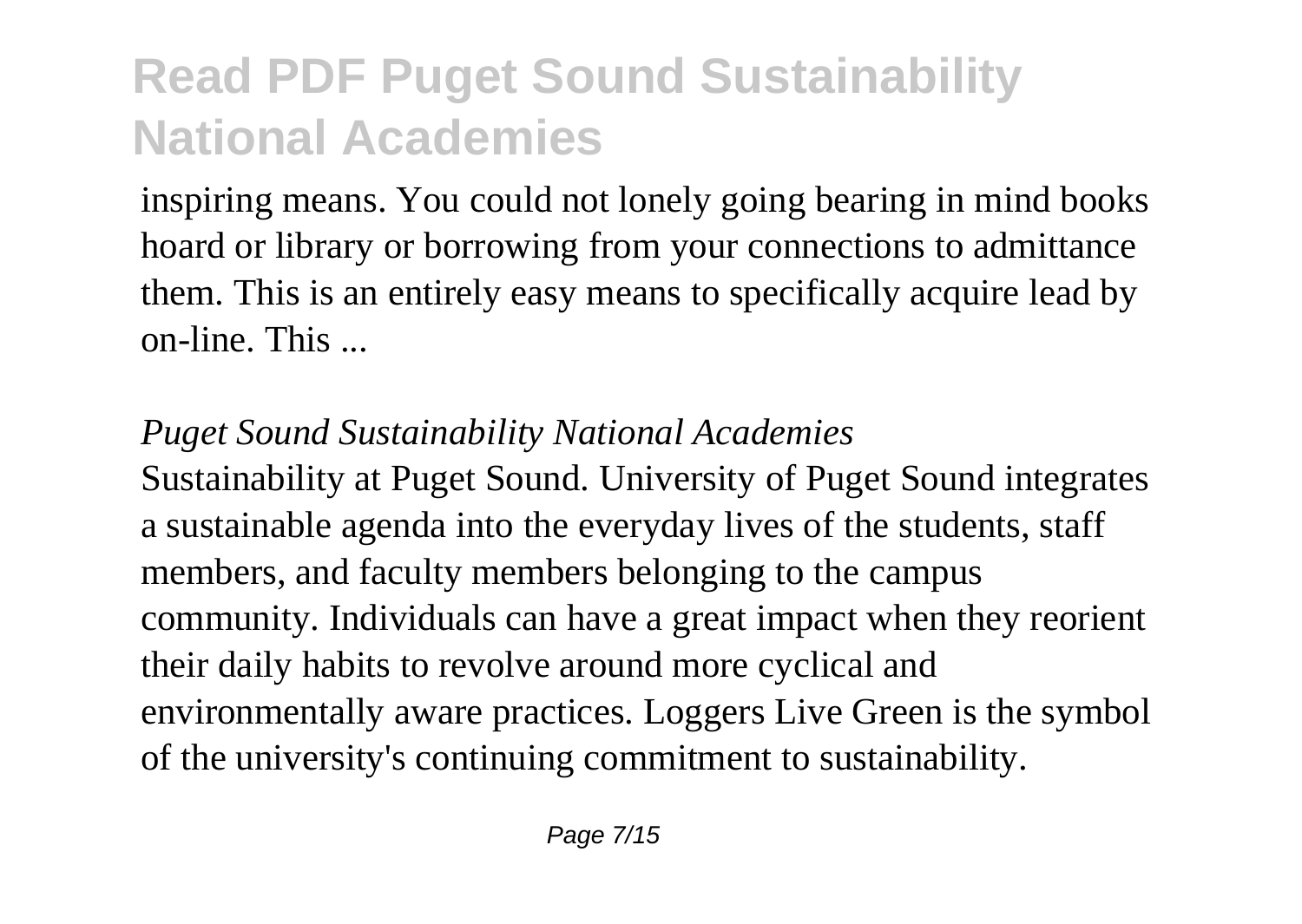*Sustainability at Puget Sound · University of Puget Sound* Panel 1: Setting the Stage - The Puget Sound Region. Moderated by Steve Moddemeyer, Principal, CollinsWoerman. The first panel explored key issues and challenges of resilience in the Puget Sound, specifically in relation to how climate change adaptation and new technologies may influence transportation planning, land use, and equity.

*Building Resilience in the Puget Sound Region | National ...* Acces PDF Puget Sound Sustainability National Academies Puget Sound Sustainability National Academies Recognizing the showing off ways to get this book puget sound sustainability national academies is additionally useful. You have remained in right site to start getting this info. acquire the puget sound sustainability national Page 8/15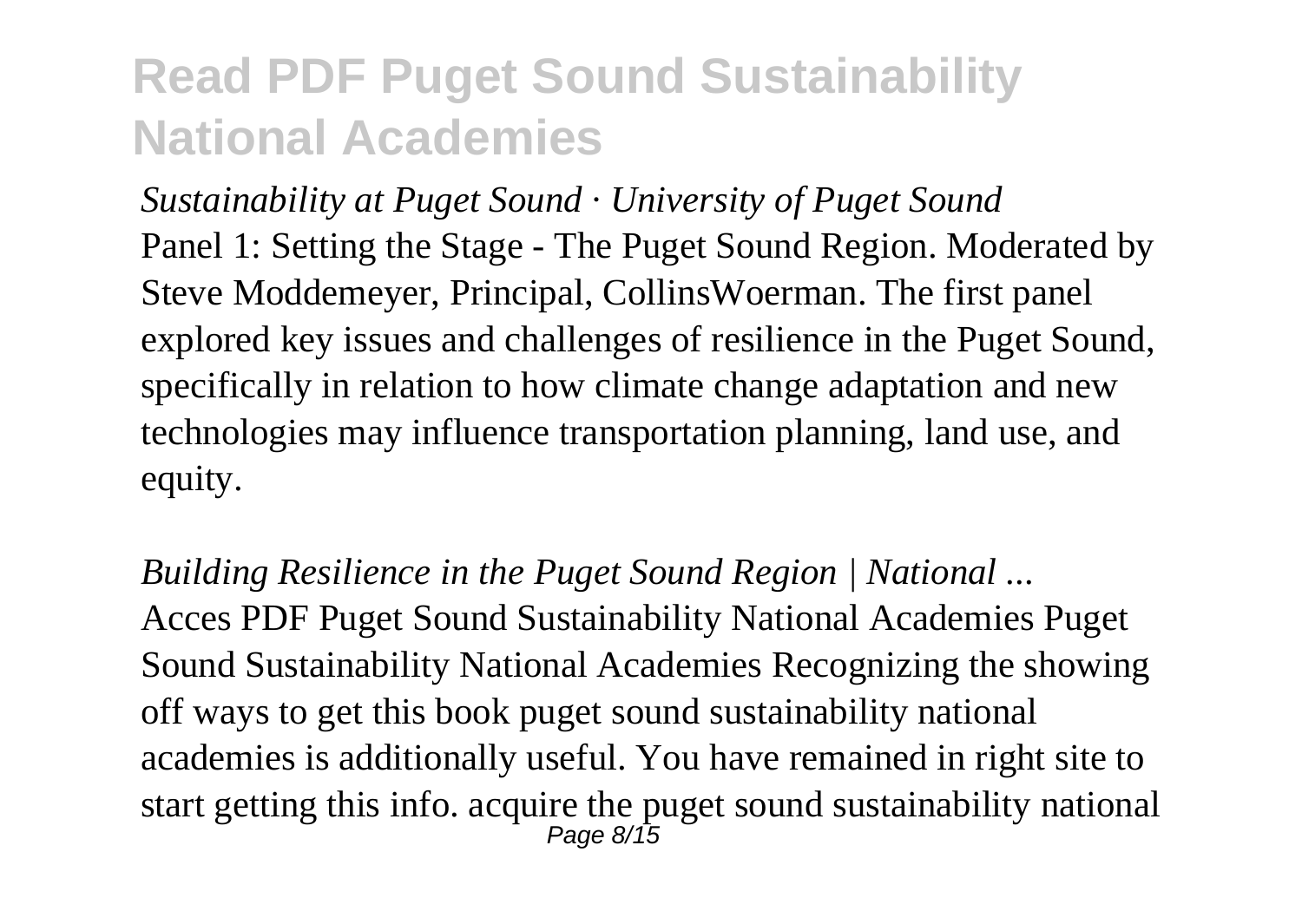academies ...

#### *Puget Sound Sustainability National Academies*

Summary. A "sustainable society," according to one definition, "is one that can persist over generations; one that is far-seeing enough, flexible enough, and wise enough not to undermine either its physical or its social system of support." 1 This definition is consistent with the intent of the statement in the National Environmental Protection Act of 1969 (NEPA): "To create and ...

#### *Summary - The National Academies Press*

An introduction to some of the key challenges and approaches to achieving our ecosystem protection and recovery objectives under the Puget Sound National Estuary Program An Estuary of Local, Page 9/15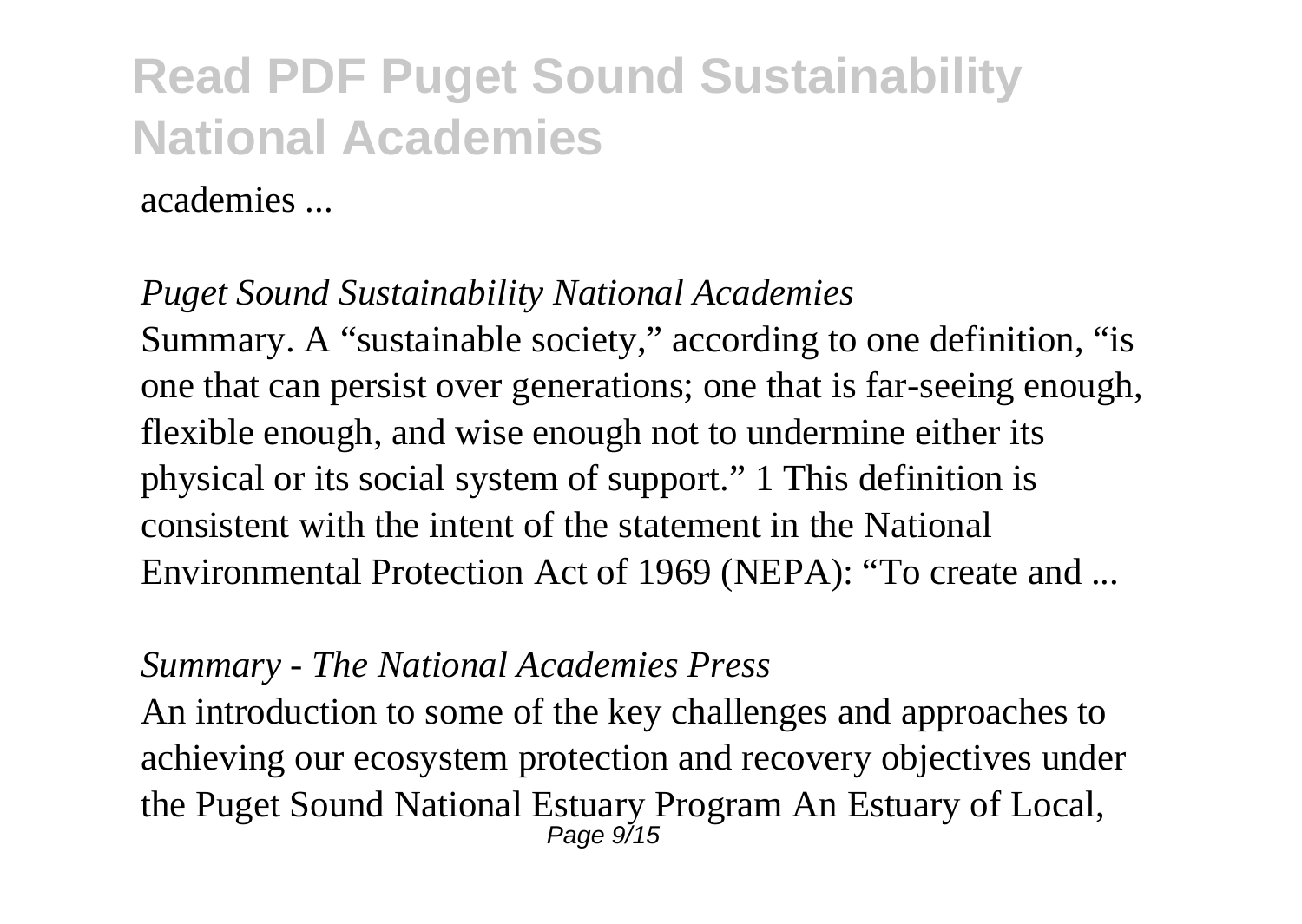Regional and National Significance Progression of Environmental Management Paradigms Managing for Long Term Ecosystem Sustainability

*Approaches to Link Ecosystem ... - National Academies* National Academy. Lessons Pupils. Visit our online classroom and access our free lessons. Here you can search for lessons by subject and year group, or follow our suggested weekly schedule. Lessons Teachers.

#### *Home - Oak National Academy*

The Sound Policy Institute works to integrate sustainability into higher education both here at the University of Puget Sound and at colleges and universities across the country. Sound Policy Institute Page 10/15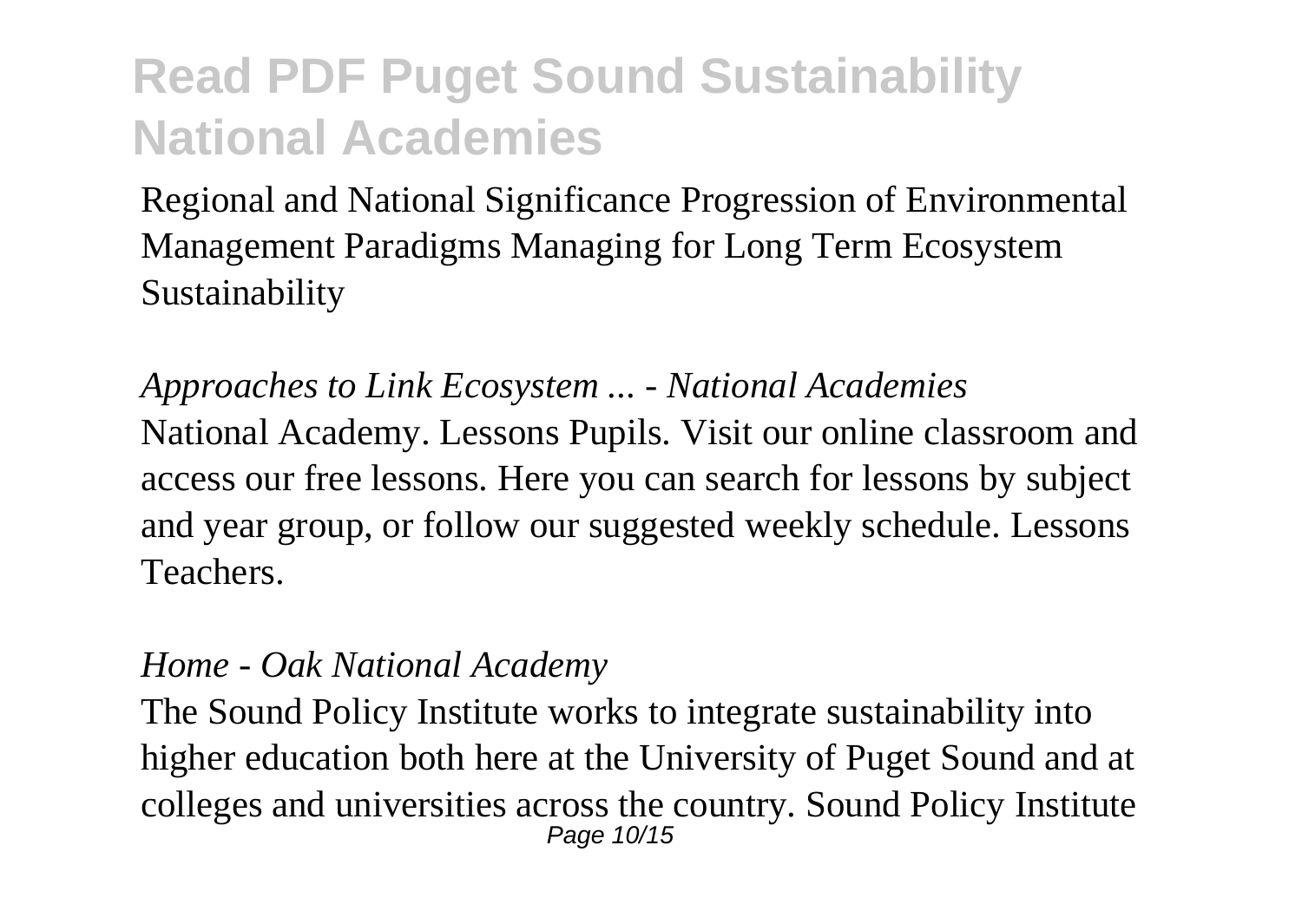helps implement the national Sustainability Tracking Assessment and Rating System (STARS) through the Puget Sound Sustainability Advisory Committee (SAC).

*Sustainability and Higher Education · University of Puget ...* The National Academies 500 5th Street NW Room KECK 219 Washington, DC 20001 Tel: (202) 334-3543 Email: paro@nas.edu ... Central Puget Sound Region, WA Pilot Community. Project Scope: ...

*Project: Central Puget Sound Region, WA Pilot Community* The Puget Sound Naval Academy (formerly the Moran School or Moran Junior College, and also called Hill Naval Academy) was a private, military style preparatory school intended to prepare young Page 11/15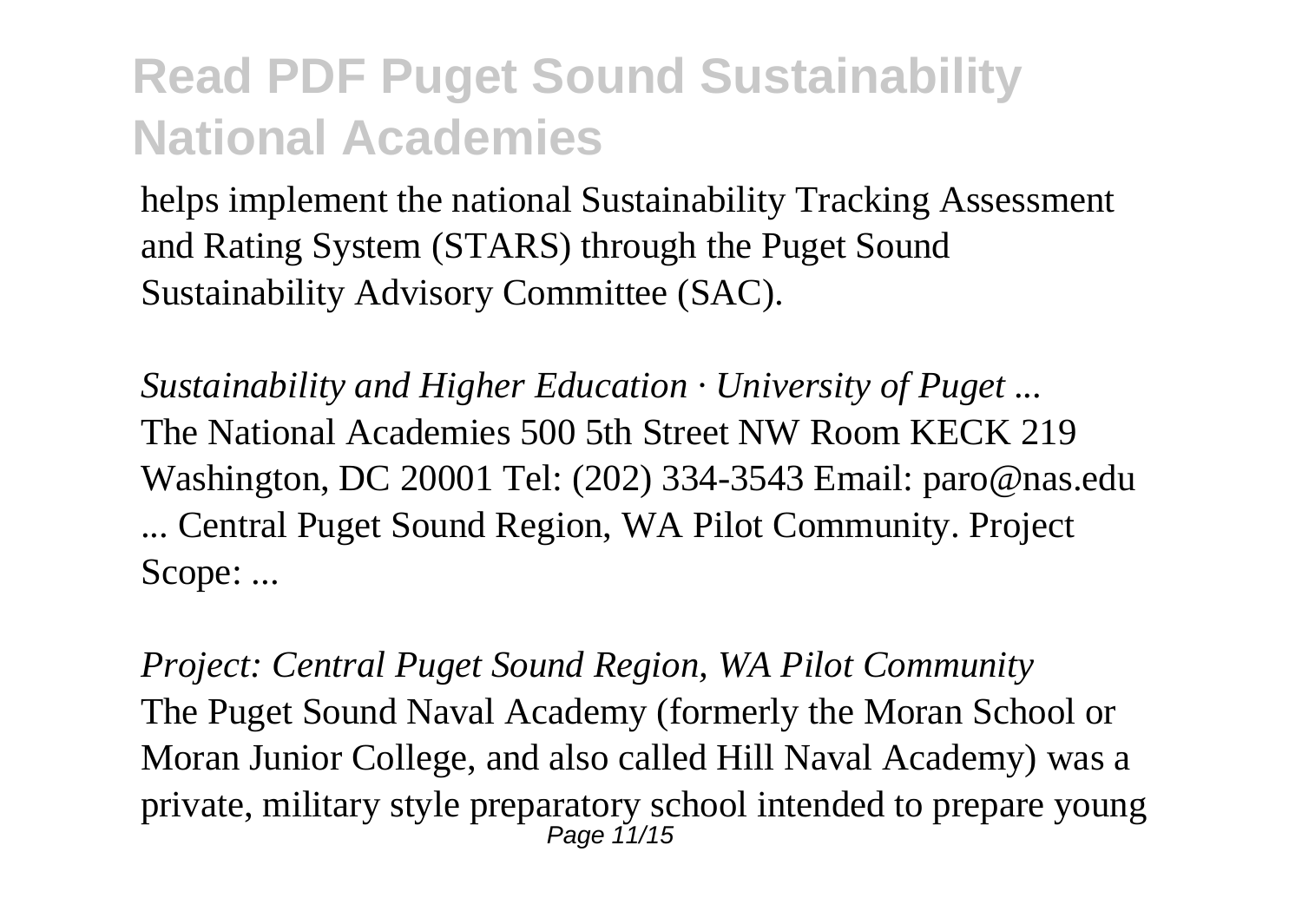men and boys for attendance at the United States Naval Academy and the United States Coast Guard Academy. It was located in Bainbridge Island, Washington.

#### *Puget Sound Naval Academy - Wikipedia*

TRB's second Strategic Highway Research Program (SHRP 2) has released a report that describes the results of a pilot test of the Transportation for Communities—Advancing Projects through Partnerships (TCAPP) collaborative decision-making tool as part of the development of a new process for updating how projects are evaluated and prioritized in Puget Sound's long-range plan.

*Long Range Transportation Planning Process: Puget Sound ...* Posts about Puget Sound written by Alan Burke. From the Page 12/15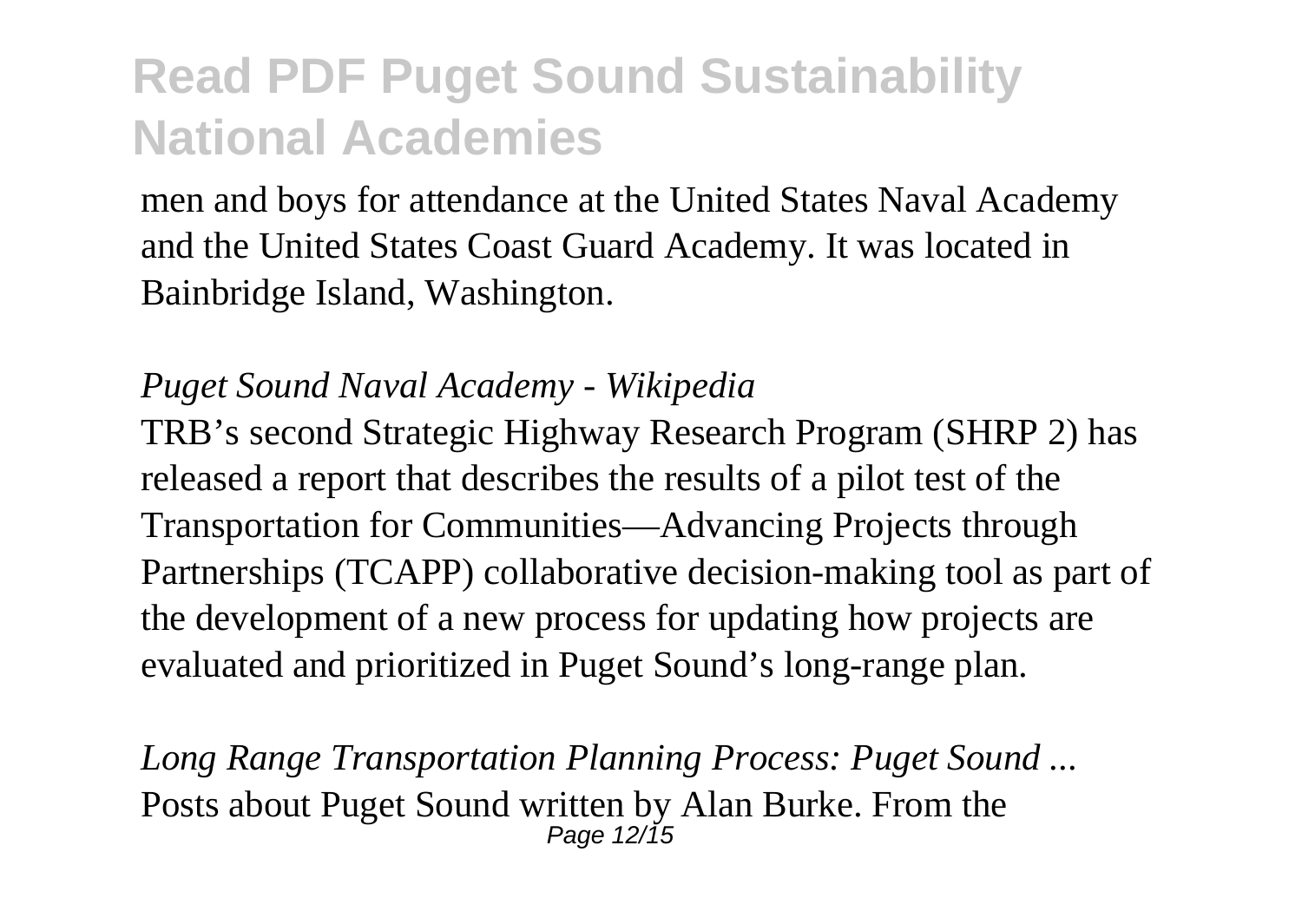Proceedings of the National Academy of Sciences (PNAS): Nearly 3 billion additional urban dwellers are forecasted by 2050, an unprecedented wave of urban growth.

#### *Puget Sound | ClimateInsight*

Oakland, California Student intern Research Education University of Puget Sound 2011 — 2015 Bachelor of Science (B.S.), Physics, 3.4/4.0 Experience Argonne National Laboratory August 2015 - Present University of Puget Sound January 2014 - December 2014 Oracle May 2014 - August 2014 Skills PowerPoint, Microsoft Office, Microsoft Excel, Microsoft Word, Java, Python, Project Team Management ...

*Alumni US | University of Puget Sound, Greater Seattle Area* Page 13/15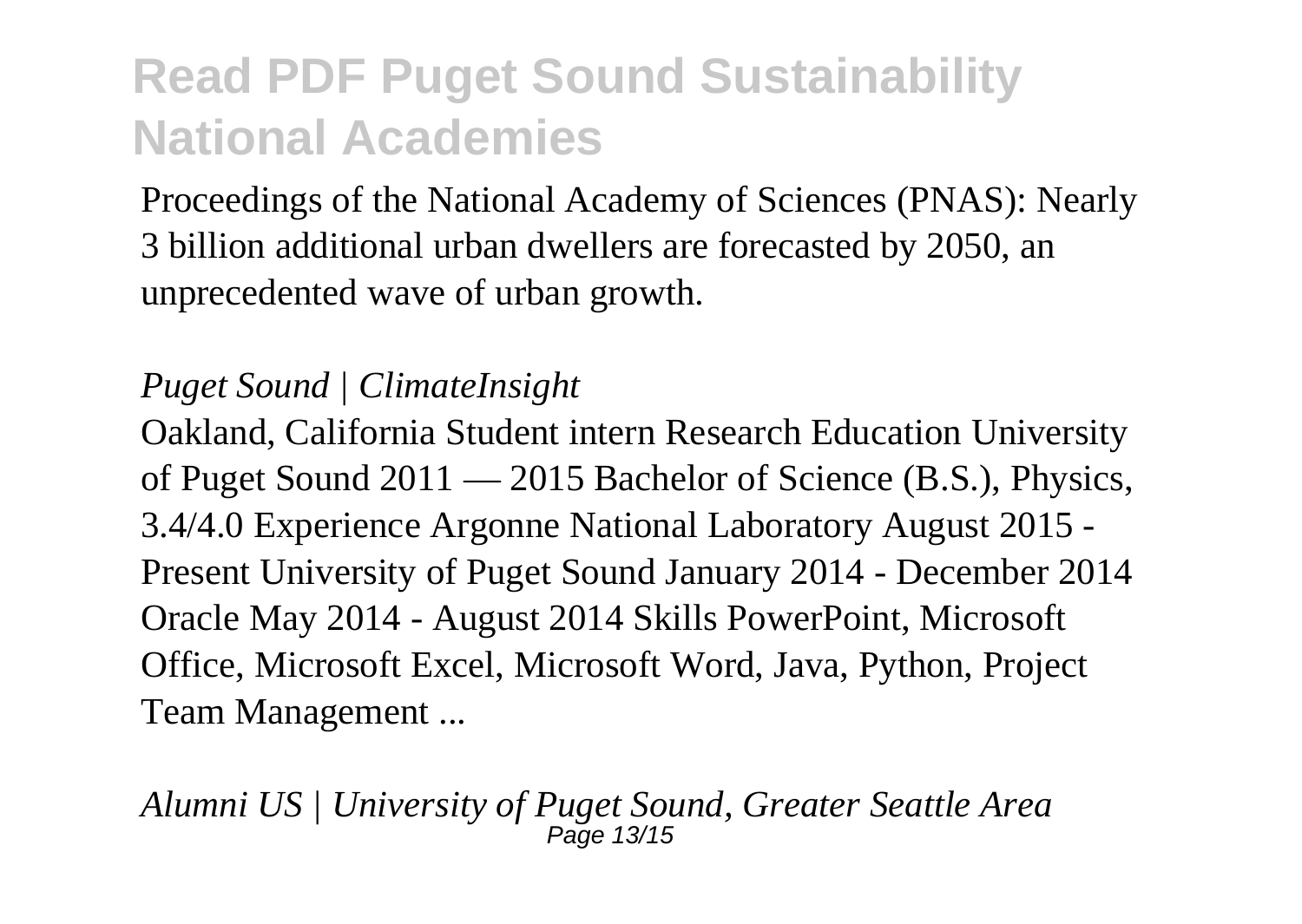Suggested Citation:"C Maritime Advanced Information Systems, Puget Sound Region."National Research Council. 1999. Applying Advanced Information Systems to Ports and Waterways Management.Washington, DC: The National Academies Press. doi: 10.17226/6451.

*C Maritime Advanced Information Systems, Puget Sound ...* Puget Sound Sustainability National Academies Recognizing the pretension ways to get this ebook puget sound sustainability national academies is additionally useful. You have remained in right site to start getting this info. acquire the puget sound sustainability national academies partner that we manage to pay for here and check out the link